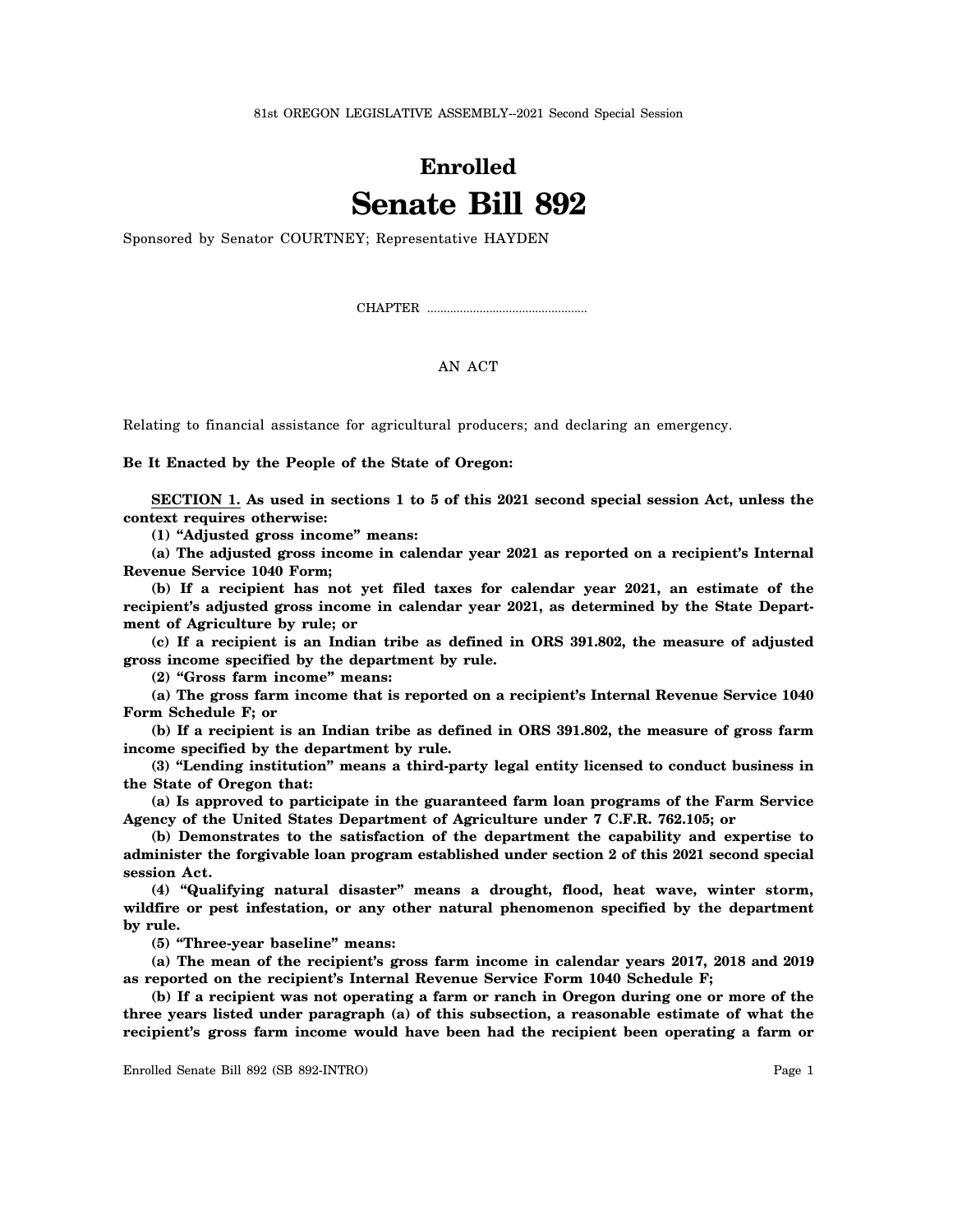**ranch during calendar years 2017, 2018 and 2019, as determined by the department by rule; or**

**(c) If a recipient is an Indian tribe, as defined in ORS 391.802, that is not required under federal law to file an Internal Revenue Service 1040 Form Schedule F, the mean of the recipient's gross farm income during calendar years 2017, 2018 and 2019, as determined by the department by rule.**

**SECTION 2. (1) The State Department of Agriculture shall establish, in accordance with sections 1 to 5 of this 2021 second special session Act, a forgivable loan program to provide financial assistance to persons engaged in farming or ranching operations in the State of Oregon with lost gross farm income in calendar year 2021 due to a qualifying natural disaster.**

**(2)(a) The department is authorized to enter into contracts with lending institutions to administer the forgivable loan program using moneys deposited in the Oregon Agricultural Disaster Relief Fund established under section 5 of this 2021 second special session Act.**

**(b) In exercising authority under this section, a lending institution shall:**

**(A) Perform only the services that are delegated to the lending institution by contract entered into under paragraph (a) of this subsection, including, but not limited to, processing applications and servicing loans; and**

**(B) Comply with all contractual terms and applicable laws.**

**(c) The department shall ensure that at least 14 percent of the moneys, excluding moneys to cover administrative costs, appropriated by the Eighty-first Legislative Assembly in the 2021 second special session for deposit in the Oregon Agricultural Disaster Relief Fund are available as loans to persons residing, farming or ranching in Jefferson County.**

**(3) To be eligible for a loan, a person must submit a written application to a lending institution that, at minimum, demonstrates:**

**(a)(A) That the person files taxes in Oregon for farming or ranching operations located in this state; or**

**(B) That the person is an Indian tribe as defined by ORS 391.802 with farming or ranching operations in this state;**

**(b) That the person has an adjusted gross income of less than \$500,000 in calendar year 2021;**

**(c) That the person's farming or ranching operations in this state suffered an economic loss in calendar year 2021 due to a qualifying natural disaster;**

**(d) That, by signed attestation or declaration of the person, to the best of their knowledge and belief, subject to penalty of perjury, as described in ORS 162.065, the statements in the application are true and correct; and**

**(e) Satisfaction of any other reasonable requirements that the department specifies by rule to ensure the equitable distribution of financial relief.**

**(4)(a) Upon receipt of a completed application, a lending institution in a timely manner shall approve or reject the application.**

**(b) If a lending institution approves an application, the lending institution shall determine the amount, terms and conditions of the loan pursuant to rules established by the department under section 3 of this 2021 second special session Act.**

**(5)(a) A loan issued by a lending institution may not:**

**(A) Exceed \$125,000; or**

**(B) Cause the recipient's actual or estimated gross farm income in calendar year 2021 to exceed 90 percent of the recipient's three-year baseline.**

**(b) Notwithstanding paragraph (a) of this subsection, a loan issued by a lending institution to a recipient that qualifies as a historically underserved producer as defined by the department by rule or to a recipient that has less than \$350,000 gross farm income in calendar year 2021 may not:**

**(A) Exceed \$150,000; or**

Enrolled Senate Bill 892 (SB 892-INTRO) Page 2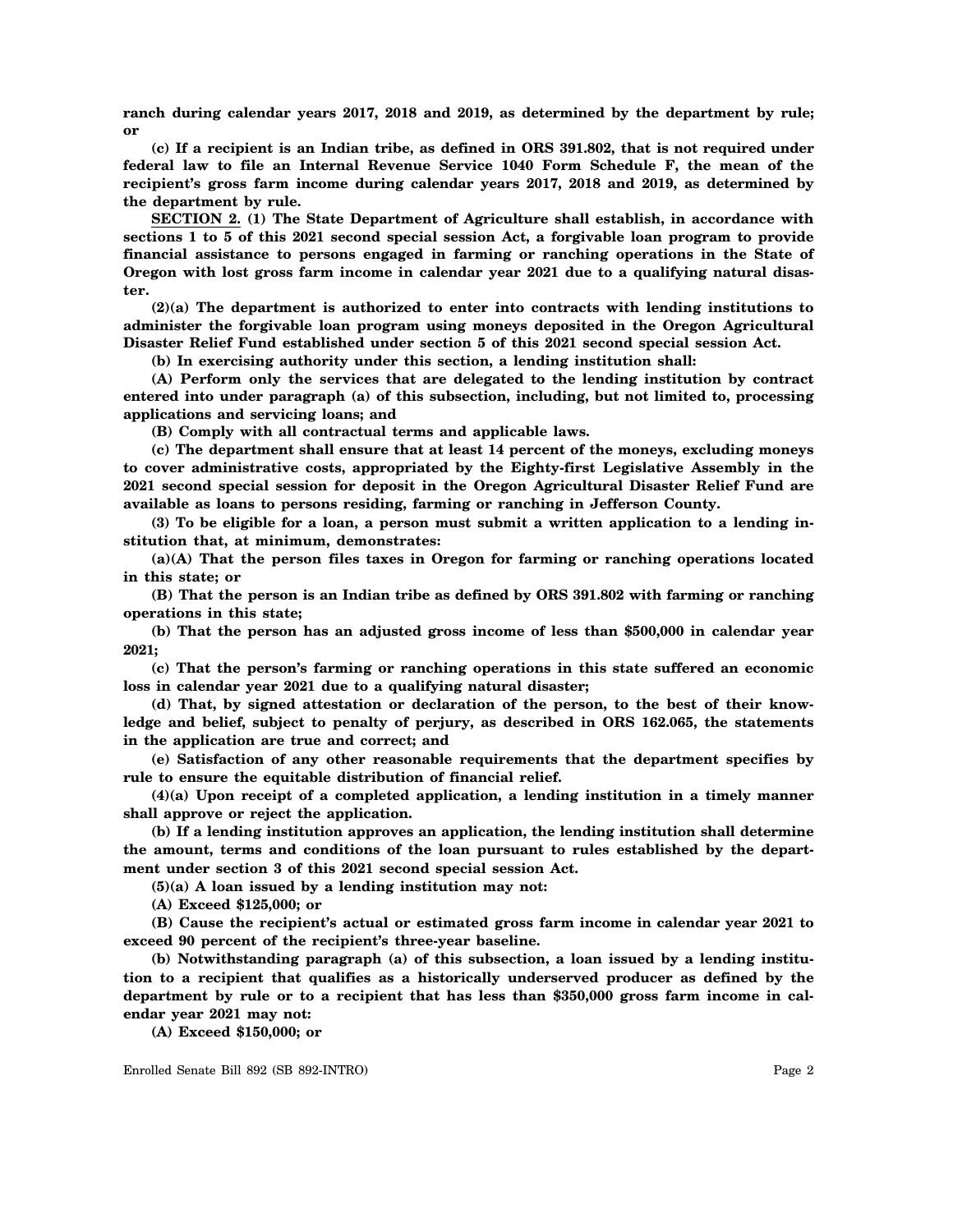**(B) Cause the recipient's actual or estimated gross farm income in calendar year 2021 to exceed 95 percent of the recipient's three-year baseline.**

**(6)(a) A loan issued under this section is forgivable in full except as provided in paragraphs (b) and (c) of this subsection.**

**(b) If the aggregate of a recipient's gross farm income in calendar year 2021, loan received under this section and federal disaster payments, if any, received under the Continuing Appropriations Act, 2022 (P.L. 117-43) exceeds the applicable percentage limitations for the recipient's three-year baseline in subsection (5) of this section, the recipient must repay the lesser of:**

**(A) The amount of money necessary to cause the recipient's aggregate as described in this paragraph not to exceed the applicable percentage of the recipient's three-year baseline in subsection (5) of this section; or**

**(B) The full amount of the loan issued under this section.**

**(c) Notwithstanding paragraphs and (a) and (b) of this subsection:**

**(A) A recipient that fails to disclose to a lending institution receipt of federal disaster payments under the Continuing Appropriations Act, 2022 (P.L. 117-43) is ineligible for loan forgiveness.**

**(B) If a recipient is required to pay back an amount of money less than or equal to \$1,000, the amount of money is forgiven.**

**(d) If a recipient is required to pay back a loan in full or in part under this subsection, all payments must be made to the lending institution servicing the loan no later than June 1, 2023.**

**(7) No later than June 30, 2023, a lending institution shall transfer all unspent and unobligated moneys received under this section, including repaid loan amounts, to the department for deposit in the Oregon Agricultural Disaster Relief Fund.**

**(8) Upon the request of the department, the Oregon Department of Administrative Services and Oregon Business Development Department shall provide reasonable assistance to the State Department of Agriculture with the development and implementation of this program.**

**SECTION 3. The State Department of Agriculture shall establish by rule the procedures and criteria for the administration of the forgivable loan program established under section 2 of this 2021 second special session Act, including, but not limited to:**

**(1) Application requirements and processes, including criteria to determine eligibility for a loan;**

**(2) Methods to determine the amount, terms and conditions of a loan;**

**(3) Standards and procedures to determine eligibility for loan forgiveness; and**

**(4) The circumstances, if any, in which noncompliance with a term or condition of a loan by a recipient may be cured.**

**SECTION 4. All financial and business information contained in the applications and accompanying documentation submitted to a lending institution under section 2 of this 2021 second special session Act is confidential and exempt from disclosure under ORS 192.311 to 192.478.**

**SECTION 5. (1) The Oregon Agricultural Disaster Relief Fund is established in the State Treasury, separate and distinct from the General Fund. The Oregon Agricultural Disaster Relief Fund consists of moneys appropriated or otherwise transferred to the fund by the Legislative Assembly and other amounts deposited in the fund from any source. Moneys in the fund are continuously appropriated to the State Department of Agriculture for distribution under the forgivable loan program established under section 2 of this 2021 second special session Act.**

**(2) Any unobligated or unexpended moneys remaining in the fund on June 30, 2023, shall be deposited in the General Fund and made available for general governmental purposes.**